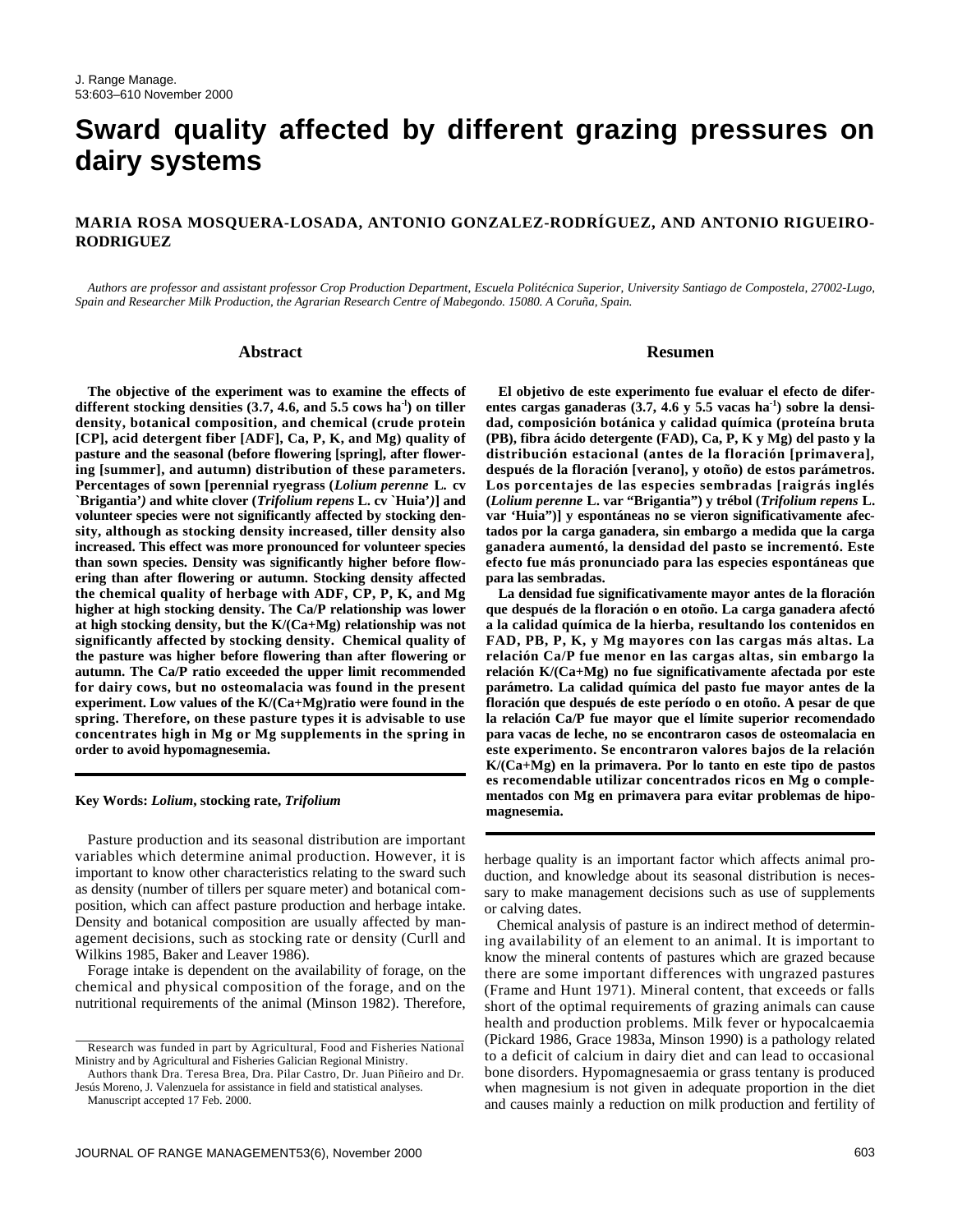cows (Pickard 1986, Minson 1990, Grace 1983a). Deficiency of potassium is not usual as pasture has substantial percentage of this element, but if it is in excess then it will cause problems with magnesium absorption and therefore precipitate hypomagnesaemia (Minson 1990).

Protein content and ADF of pasture are related to intake (Mott 1983, Minson 1982) and are affected by climatic conditions (Munro and Walters 1985, Metson and Saunders 1978b, Roberts 1987, Stehr and Kirchgessner, 1976).

Our objective was to determine the effect of differing stocking densities on botanical composition, density, and chemical characteristics (ADF, CP, and mineral content) of dairy system pastures in Spain, as well as the seasonal distribution of these parameters.

## **Materials and Methods**

The experiment was carried out in Mabegondo (Galicia region)(43º15' N, 8º18'W) during 3 years of a dairy systems study. In the study, 3 treatments were established: Treatment A was pasture only and Treatment B was a pasture plus corn+rye (Zea mays L.+ Secale cereale L.) for silage. Both Treatments A and B had an overall stocking rate of 2.5 cows ha $^{-1}$ . Treatment C was also a pasture plus corn+rye silage system, but the overall stocking rate was  $3 \text{ cows } ha^{-1}$ . Due to the different overall stocking rates and land area allocated for grazing vs. corn+rye or forage-based silage production, the effective stocking densities for the pasture component of each treatment differed during the year and are shown in Table 1. The average stocking density for the grazing component of the treatments was 3.7, 4.6, and  $5.5$  cows ha<sup>-1</sup> for A, B, and C, respecTable 1. Stocking rates (cow ha<sup>-1</sup>) for each **treatment and period pre-flowering (pre), post flowering (post) and autumn for 1989, 1990, and 1991.**

|      |        |      | Treatment                    |      |
|------|--------|------|------------------------------|------|
|      |        | A    | B                            | C    |
|      |        |      | $-$ (cows ha <sup>-1</sup> ) |      |
| 1989 | pre    | 4.93 | 5.00                         | 5.55 |
|      | post   | 4.32 | 4.58                         | 5.74 |
|      | autumn | 2.47 | 4.17                         | 5.65 |
| 1990 | pre    | 4.93 | 5.00                         | 5.55 |
|      | post   | 2.87 | 4.56                         | 5.72 |
|      | autumn | 2.73 | 4.72                         | 5.65 |
| 1991 | pre    | 4.93 | 5.00                         | 5.55 |
|      | post   | 2.78 | 3.92                         | 5.09 |
|      | autumn | 3.57 | 4.69                         | 5.47 |

tively. The effect of the 3 stocking rates on animal production and on pasture production had been evaluated by Mosquera and González (1998, 1999).

The total area for the systems studied was 8.1, 8.0, and 6.7 ha for treatments A, B, and C, respectively. Each treatment was grazed with Friesian breed dairy cows with live weights of approximately 500 kg.

For all treatments, the pasture area was sown with a mixture of 22 kg ha $^{-1}$  perennial ryegrass cv. Brigantia and  $4 \text{ kg}$  ha<sup>-1</sup> white clover cv. Huia. On average, the swards were 5 years old and they contained about 60% sown species (mostly perennial ryegrass) at the start of the experiment.

#### **Grazing management**

Cows were rotationally grazed across paddocks from March until the forage supply was limited by drought. The average number of grazing days per paddock was around 1.9 and the average regrowth period was 25 days. Areas reserved for grass silage production were all cut before flowering (15 May) and then integrated into the grazing cycle if necessary in the autumn. During the summer, cows were

usually fed silage until autumn growth provided enough herbage to graze. Cows resumed grazing in the autumn after sufficient herbage mass had accumulated after the summer drought and continued grazing until herbage production was limited by cold temperatures.

While grazing, cows were offered a similar daily herbage allowance (around 15 kg  $\text{cow}^{-1}$  day<sup>-1</sup>). This was achieved by changing regrowth period and grazing days.

## **Measurements**

In each paddock, 5 random samples of available herbage were taken just before grazing  $(0.33 \times 0.33 \text{ m}$  area cut to 2.5 cm above ground level). Samples were taken every time that cows were moved into a paddock in each rotation. Samples were stored at 4ºC until processing (never more than 5 days). Samples were dried (70ºC for 24 hours) and weighed. Acid detergent fiber was determined by the method of Goering and Van Soest (1970). A micro-Kjeldahl digestion technique, modified auto-analyzer, was used to determine simultaneously total  $N$  (%) and  $P$  (%) concentration (Castro et al., 1990). Calcium  $(\%)$ , K $(\%)$ , and Mg $(\%)$  were determined by atomic absorption spectrophotometry by using a Perkin-Elmer 460 spectrophotometer. The relationships Ca/P (%) and K/(Ca+Mg)(meq/meq) were calculated.

To determine botanical composition, in 1990 and 1991, a 100 g subsample of fresh herbage was collected from each paddock just before grazing by cutting five,  $1 \text{ m}^2$ areas to 2.5 cm above ground level. Subsamples of 100 g were taken at random and species were hand-separated, dried (70ºC for 24 hours) and weighed individually for estimating composition based on dry weight. Tiller density was determined in 1991 by taking forty, 5-cm diameter cores from each grass paddock just before grazing to measure tiller population densi-

**Table 2. Percentage of sown** *Lolium perenne* **L. and** *Trifolium* **sp., dead matter (dead) and volunteer species in spring (before flowering), summer (after flowering) and autumn in 1990 and 1991 in each treatment.**

| <b>Species</b>  | Treatment        |                  |                  | Sig. |                        | Period           |                  | Sig. |
|-----------------|------------------|------------------|------------------|------|------------------------|------------------|------------------|------|
|                 | A                | B                | C                |      | Spring                 | Summer           | Autumn           |      |
|                 |                  | $(%) -$          |                  |      |                        | $ (\% )$ –       |                  |      |
| 1990:           |                  |                  |                  |      |                        |                  |                  |      |
| Sown            | $27.37 \pm 21.8$ | $32.09 \pm 13.7$ | $34.84 \pm 13.8$ | ns   | $48.85a+3.6$           | $28.22h+9.6$     | $17.23h + 4.4$   | **   |
| Lolium perenne  | $26.04 \pm 20.8$ | $30.27 + 12.2$   | $32.77 + 12.8$   | ns   | $46.03a{\pm}4.0$       | $26.25b+9.0$     | $16.81b \pm 4.1$ | *    |
| Trifolium sp    | $1.32 + 1.1$     | $1.82 \pm 1.5$   | $2.06+1.0$       | ns   | $2.82a \pm 0.4$        | $1.97b+0.5$      | $0.42c \pm 0.3$  | **   |
| Volunteer       | $63.11 \pm 15.0$ | $58.91 \pm 12.1$ | $57.87 \pm 9.9$  | ns   | 49.81 <sub>b±3.0</sub> | $57.25a + 9.7$   | $72.83a \pm 3.8$ | *    |
| Dead Material   | $9.51 \pm 8.3$   | $8.99 \pm 6.9$   | $7.29 \pm 5.1$   | ns   | $1.33a \pm 0.6$        | $14.52b \pm 3.4$ | $9.94b \pm 0.8$  | ***  |
| 1991:           |                  |                  |                  |      |                        |                  |                  |      |
| Sown            | $23.35 \pm 8.2$  | $27.55 + 2.6$    | $30.49 + 3.4$    | ns   | $29.03 \pm 5.8$        | $24.12 + 7.6$    | $28.24 + 3.3$    | ns   |
| L olium perenne | $19.55 \pm 5.5$  | $25.31 \pm 3.2$  | $26.39 \pm 5.5$  | ns   | $27.22 \pm 5.5$        | $22.41 \pm 7.1$  | $21.62+1.6$      | ns.  |
| Trifolium sp    | $3.80 + 3.5$     | $2.24 \pm 0.8$   | $4.10 \pm 2.1$   | bs   | $1.81a \pm 0.4$        | $2.50b \pm 0.9$  | $5.83b{\pm}2.4$  | *    |
| Volunteer       | $72.18 \pm 10.2$ | $69.87 \pm 2.4$  | $67.07 \pm 3.0$  | ns   | $69.26 \pm 5.6$        | $71.98 \pm 7.4$  | $67.88 \pm 6.2$  | ns   |
| Dead material   | $4.46 \pm 2.6$   | $2.58 \pm 1.8$   | $2.43 \pm 0.7$   | ns   | $1.70 \pm 0.4$         | $3.89 \pm 0.7$   | $3.87 \pm 2.9$   | ns   |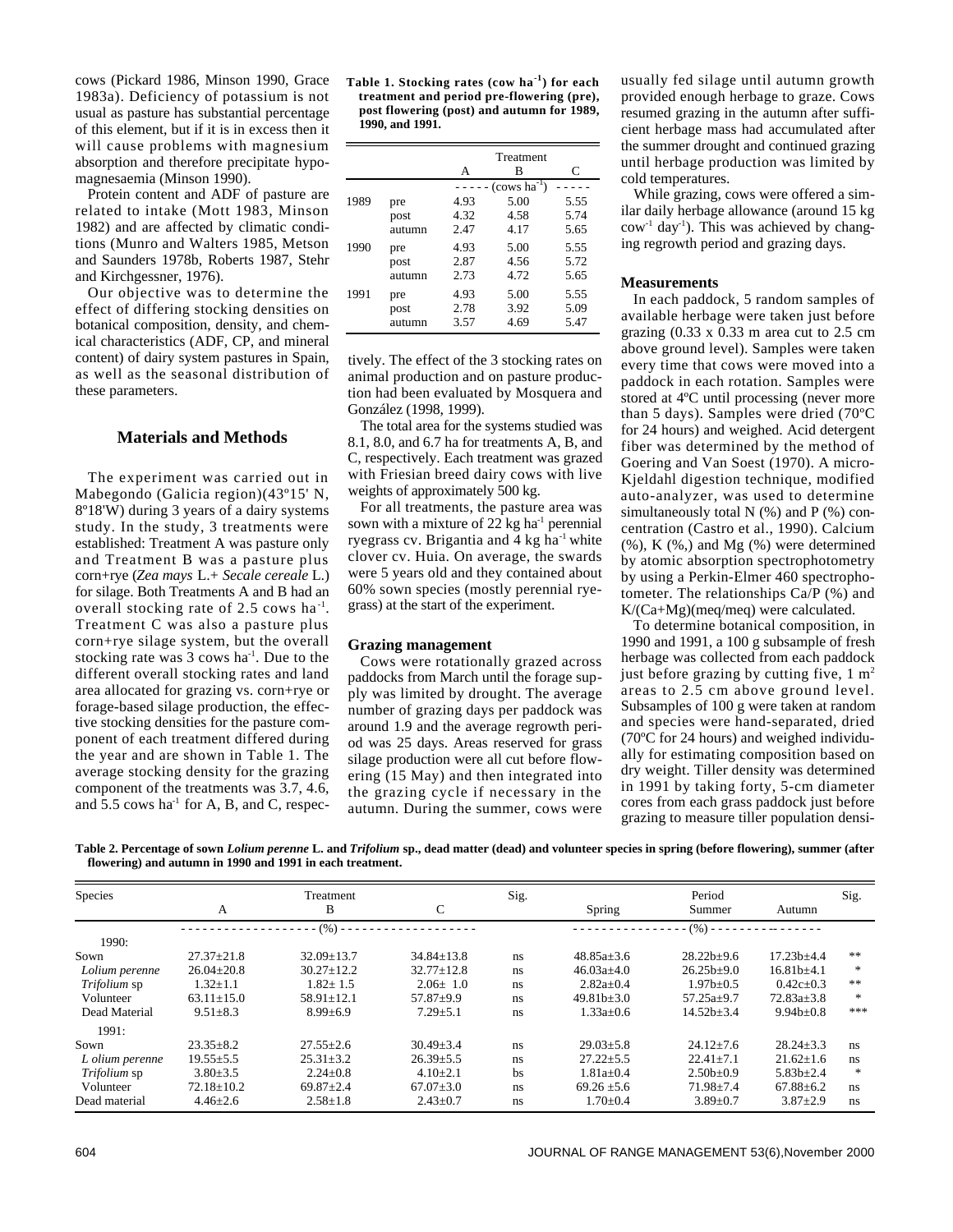

Fig. 1. Monthly rainfall (mm) and average temperatures (°C) for each studied year (continu**ous line and monthly rainfall mean of the last 20 years (1978–1998) and average temperature of the last 12 years (1986–1998) (discontinuous line).**

ty in each treatment. Visual estimations of dead matter and bare ground were made on each core as were tillers (every shoot and root was one tiller).

The treatment and period effect on botanical composition, tiller density, ADF, CP, and mineral content of pasture were statistically analyzed with a two-way ANOVA. Treatment was considered as random factor and period as fixed factor as described in Little and Hills (1987) and Stockdale and King (1980). Three periods were established: before and after flowering (date of flowering is considered to be on 10 May) and autumn (starting on 10

October). Means were separated by using L.S.D. test.

#### **Results**

#### **Climatic conditions**

Monthly rainfall and average temperatures for each year are presented in Figure 1. Herbage growth was usually restricted by dry conditions from July to October. In 1991, there was a dry period between May and June and an unusually wet summer (mainly July and August).

**Table 3. Sward density of different species in each treatment during 1991 (tillers m-2)**

| Species                |                 |                 | Sig.            |        |
|------------------------|-----------------|-----------------|-----------------|--------|
|                        | A               | B               | C               |        |
| Total                  | 8198a±1329      | 13735b±7086     | 16974b±11677    | $\ast$ |
| Sown:                  |                 |                 |                 |        |
| Lolium perenne         | $1755 \pm 441$  | $2433 \pm 1437$ | $2221 \pm 1159$ | ns     |
| Trifolium repens       | $180 \pm 00$    | $1210 \pm 300$  | $766 \pm 680$   | ns     |
| Total                  | $1955 \pm 484$  | $3643 \pm 2379$ | $2977 \pm 495$  | ns     |
| Volunteer:             |                 |                 |                 |        |
| Plantago lanceolata    | $944 \pm 196$   | $996 \pm 530$   | $1277+785$      | ns     |
| Holcus lanatus         | $2016 \pm 1602$ | $2124 \pm 1375$ | 2079±1452       | ns     |
| Agristus tebyus        | $2968 \pm 878$  | $2989 \pm 545$  | $2402 \pm 1046$ | ns     |
| Dactylis glomerata     | $204+142$       | $203+251$       | $153 \pm 21$    | ns     |
| <b>Bellis</b> perennis | $62 \pm 21$     | $200+$<br>40    | $4088 + 6851$   | ns     |
| Poa sp                 | $465 \pm 388$   | $2674 \pm 3696$ | $1277+1404$     | ns     |
| Geranium molle         | -10<br>$24+$    | $131b \pm 143$  | $1877 + 3242$   | ns     |
| Total                  | $6242a \pm 846$ | 10091b±4728     | 13997b±11500    | *      |
| Dead matter (%)        | $8.68 \pm 2.48$ | $3.21 \pm 6.66$ | $8.68{\pm}4.96$ | ns     |
| Bare soil (%)          | $49 + 7.27$     | $55 \pm 21.6$   | $38 + 3.83$     | ns     |

ns:not significant; \*:p<0.05

#### **Botanical composition**

Percentages of volunteer and sown species in each treatment and period are presented in Table 2. The percentages of sown and volunteer species were not significantly affected by the stocking density, but there was a tendency towards a higher percentage of sown species at the 2 higher stocking densities in 1990 and 1991.

In 1990, the percentage of volunteer species was higher in the summer and autumn than in spring, and the amount of dead material was lower in the spring. However, no differences were found for these parameters in 1991. White clover content was lower in autumn in 1990, compared to autumn 1991. In that year white clover content was higher in autumn than the other seasons. These results could be explained by the wet summer in 1991, which permitted the recovery of white clover plants along whith a lesser amount of dead tissue. Perennial ryegrass was significantly lower in summer and autumn in 1990 but did not vary due to season in 1991.

Tiller density is shown in Table 3. Increased stocking density increased tiller density of the sward. Total tiller density of Treatment C was double that of Treatment A. The effect of stocking density was more pronounced for volunteer than sown species.

Of the volunteer species, *Agrostis ten nuis* Sibth., *Poa pratensis* L., *Holcus lana tus* L., and *Plantago lanceolata* L. comprised about 67, 63, and 41% of total volunteer species in Treatments A, B, and C, respectively. Density of these individual species was not affected by the treatment. Increased plant density at the higher stocking density was due to the increased presence of *Bellis perennis* L. and *Geranium molle* L., which represented 30 and 12%, respectively, of the volunteer species in Treatment C. These species were present at only low numbers in the other treatments.

The density per grazing period is shown in Table 4. Densities of both volunteer and sown species were generally higher before flowering than for the other 2 periods although this varied among species.

Numbers of tillers  $m<sup>2</sup>$  of perennial ryegrass, white clover, *H. lanatus*, and *P . pratensis* were lower in autumn and summer than in spring. However, *P. lanceola*  ta had a higher percentage of tillers in autumn than in the summer or spring.

Species percentages obtained by weighing differed from that found by counting the number of tillers. Based on tiller numbers, the total volunteer species percentage was higher (82%) at the high stocking density (Treatment C) than in Treatments A (76%) or B (73%). However based on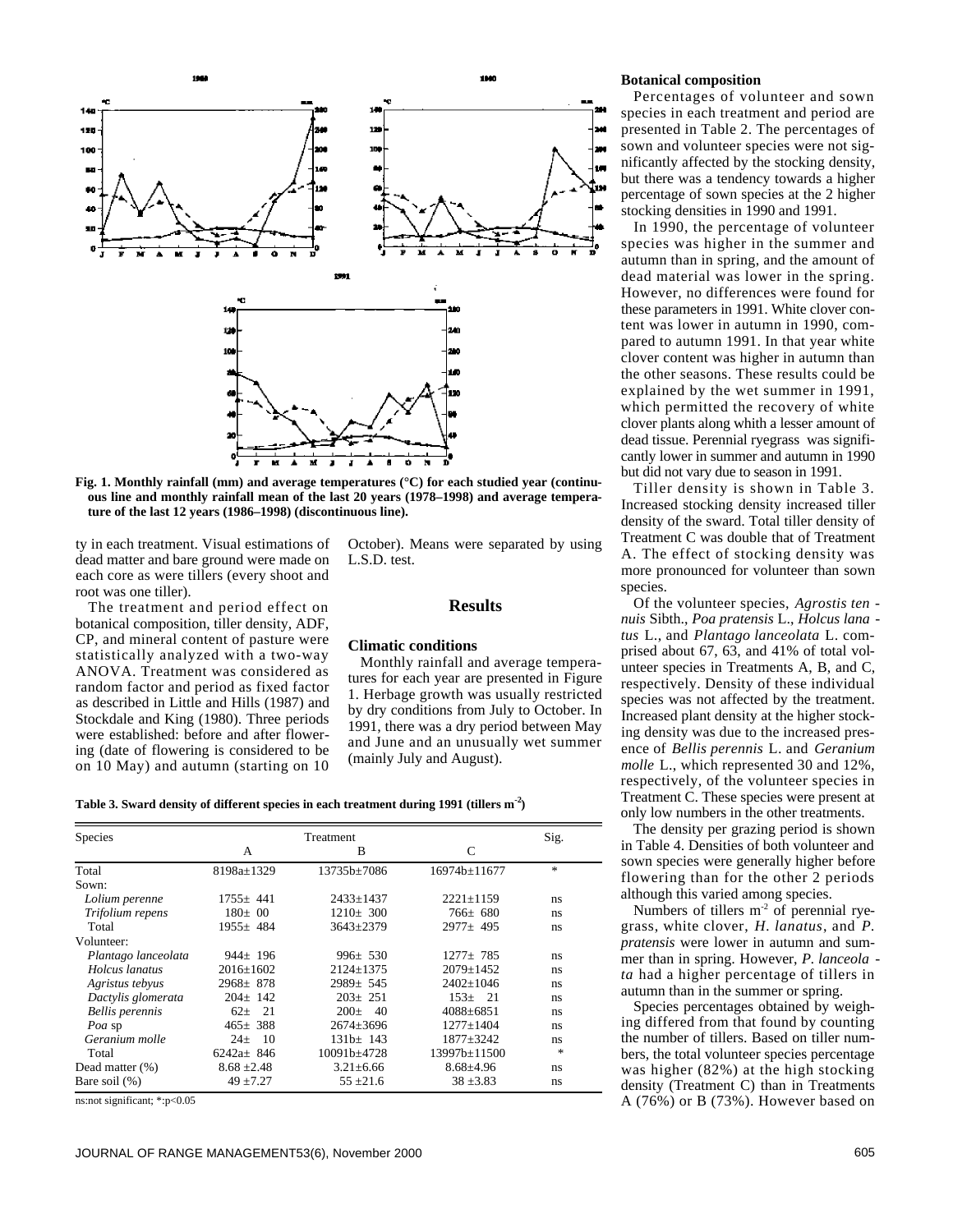

**Fig. 2. Seasonal distribution of ADF for the treatments A, B, and C, in 1990 and 1991.**

weight, percentage of volunteer species was lower in Treatment C (59%) than either Treatment A (73%) or B (71%). This was because, although more numerous, the prostrate growth habit of the volunteer species made very little contribution to herbage mass.

### **Protein, ADF, and mineral composition of pasture**

Two year average for sward CP, ADF, and mineral concentration and ratios for the three stocking density treatments and pre-flowering, post-flowering, and autumn periods are shown in Table 5. Acid detergent fiber was not affected by the increase of stocking density and averaged 26%. Seasonal variation in ADF for 1990 and 1991 for each stocking density is presented in Figure 2a and 2b. Information from 1989 was omitted because it was very similar to 1990. Both years, ADF was lowest in the spring before flowering and highest in the summer.

Crude protein (Table 5) concentration was lowest at the lowest stocking density, Treatment A. But, because forage availability was  $68$  and  $211$  kg ha<sup>-1</sup> more in 1990 and 1991, respectively, on treatment A than on treatments B and C, the kilograms of protein offered to cows were similar for all 3 treatments (244.14, 246.02, and  $247.30 \text{ kg}$  ha<sup>-1</sup> for Treatments A, B, and C, respectively). Seasonal variation in CP concentration was similar for all treatments (Fig. 3a and 3b), starting off high in the spring, declining in the summer with a minimum around August, and increased again in the autumn. Average CP concentration in the summer of 1991 was higher (13%) than in 1989 or 1990 (10%) because of the wetter growing conditions that summer which promoted growth.

Average P and K concentrations increased with increasing stocking density (Table 5). Similar to CP levels, P and K were also high in the spring, decreased in the summer, and increased in the autumn (Fig. 4a, 4b, 5a, and 5b). Also similar to CP, P, and K levels were higher during the summer in 1991 compared to 1990 due to the better growing conditions that year.

Concentration of Mg was highest at the high stocking density (Table 5). Unlike P and K, levels of Mg were highest in the fall and lower during the spring, but the variation during the year was small (Fig. 6a and 6b).

Calcium concentration was lower at the intermediate stocking density (Table 5). The lowest value of Ca was in the spring (Fig. 7a and 7b).

The Ca/P ratio increased as stocking density declined (Table 5) and was lowest in the spring (Fig. 8a and 8b). It was highest in the summer mainly due to declines in P concentration during this period. The K/(Ca+Mg) relationship did not show significant differences among treatments (Table 5). There was a seasonal effect on the K/(Ca+Mg) ratio, which was higher in the spring and lower in the summer (Fig. 9a and 9b).

## **Discussion and Conclusions**

Seasonal variation in tiller density was similar to the pattern described by Tallowin (1981) for areas with wet summers. It was

**Table 4. Sward density (tillers m<sup>-2</sup>) in spring (before flowering), summer (after flowering) and autumn in 1991.**

| <b>Species</b>      |                     | <b>Species</b>                      |                   |        |
|---------------------|---------------------|-------------------------------------|-------------------|--------|
|                     | Spring              | Summer                              | C                 | Sig.   |
|                     |                     | ---------(Tillers m <sup>-2</sup> ) |                   |        |
| Total               | $2058a+10485$       | $10067h + 1673$                     | 8254b±1297        | **     |
| Sown:               |                     |                                     |                   |        |
| Lolium perenne      | - 771<br>$2907a\pm$ | $2502a + 542$                       | $1010h+242$       | $\ast$ |
| Trifolium repens    | $1046 \pm 1321$     | $283 + 194$                         | $827 + 686$       | ns     |
| Total               | 3954a $\pm$ 2036    | $2785ab \pm 730$                    | $183b \pm 508$    | ns     |
| Volunteer:          |                     |                                     |                   |        |
| Plantago lanceolata | 110<br>$923ab+$     | $651a \pm 159$                      | $1595b \pm 509$   | $\ast$ |
| Holcus lanatus      | 122<br>$3207a +$    | $2678h + 146$                       | 434c $\pm$ 226    | ***    |
| Dactylis glomerata  | 340 $\pm$<br>164    | 123<br>$+24$                        | $96 +$<br>- 72    | ns     |
| <i>Agrostis</i> sp  | 753<br>1659<br>$+$  | $+782$<br>2801                      | $3011 + 180$      | ns     |
| <i>Bellis</i> sp    | 4075<br>$+6862$     | 119<br>$+47$                        | $156 +$<br>96     | ns     |
| Poa sp              | $3567a + 3085$      | $573h + 192$                        | $275b \pm 187$    | $\ast$ |
| Geranium molle      | $1918 + 3207$       | 103<br>$+160$                       | $10 +$<br>10      | ns     |
| Total               | $16631a+10122$      | $7281b \pm 979$                     | $6417h+$<br>866   | $\ast$ |
| Dead matter (%)     | $13.33a \pm 2.42$   | $12.15a \pm 5.34$                   | $5.07h+1.26$      | $\ast$ |
| Bare soil<br>(% )   | $53.67 \pm 23.0$    | 44.51 $\pm 3.91$                    | $44.42 \pm 11.21$ | ns     |

ns:not significant; \*:p<0.05; \*\*:p<0.01; \*\*\* p<0.001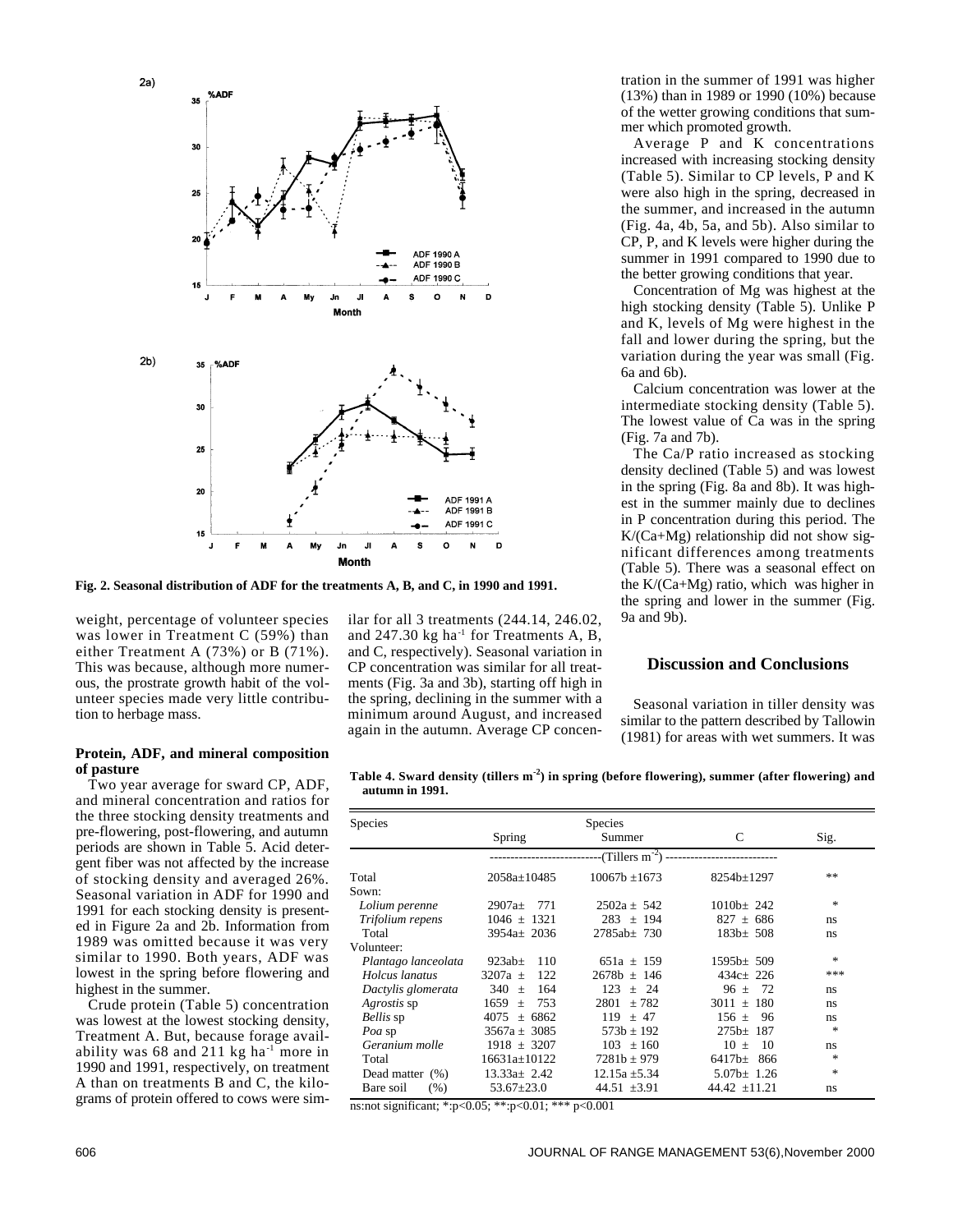

**Fig. 3. Seasonal distribution of crude protein (CP) for the treatments A, B, and C, in 1990 and 1991.**



high in the spring and decreased in the summer and autumn. Patterns in seasonal variation in tiller density depend on species present (Hume and Lucas 1987, Garwood 1969, Takasaki et al. 1989). The majority of the species present in our study had their highest tiller density in spring (*L. perenne*, *T. repens*, *H. lanatus, D. glomerata, B. perenne, P. annua and G. molle*). Although others, such as *P. lanceolata*, were higher in the fall.

Similar to that described by previous authors (Curll and Wilkins 1985, Baker and Leaver 1986, Hunt 1989, Tallowin 1981, L' Huillier 1987, Xia et al. 1990), increasing stocking density resulted in increased tiller density.

Reductions in ADF values as stocking density increased in this study are similar to what has been found in other studies (Stockdale and King 1980, Freer 1960, Gordon 1973, Castle et al. 1968, Mayne et al. 1987, Kristensen 1988, Rugambwa et al.1990 ). This was a function of reduced flowering and lowering of the stem to green leaf ratio in the herbage (Munro and Walters 1985, Holmes 1989, Mott 1983).

Little dead material was accumulated in any season and treatment in this experiment due to the relatively high grazing intensity found at all stocking density treatments. This accounts for the similar ADF values for stocking density treatments.

Seasonal variation in ADF is dependent on the development state of pasture species. Generally, as plants mature ADF increases (Minson 1982, Demarquilly 1989, Holmes 1987, Munro and Walters 1985, Corral 1974, Valdés et al. 1991). This accounts for the higher ADF values after flowering.

Protein content found was within the typical range for temperate-type grassland vegetation (Demarquilly 1989). Crude protein levels increased as stocking densi-

**Table 5. Acid detergent fiber (ADF), crude protein (CP), calcium (Ca), potassium (K) and magnesium (Mg) pasture content average and relationships Ca/P (%) and K/(Ca + Mg) (miliequivalents/milliequivalents) of 3 years in each treatment and period (1:before flowering, 2:after flowering and 3:autumn) with their standard deviation.**

| Variable    |                         | Treatment        |                   | Sig. |                  | Period           |                  | Sig. |
|-------------|-------------------------|------------------|-------------------|------|------------------|------------------|------------------|------|
|             | А                       | B                |                   |      |                  |                  |                  |      |
|             |                         | (0/2)            |                   |      |                  | $--(\%)^{n}$     |                  |      |
| ADF         | $26.26 + 3.84$          | $26.13 + 3.97$   | $25.64 + 4.59$    | ns   | $23.05h+2.69$    | $28.28a+4.09$    | $27.16a + 3.30$  | ***  |
| CP          | 14.99 <sub>b±3.82</sub> | $15.66h+4.03$    | $17.44a + 4.75$   | ***  | $18.38a + 3.40$  | $14.47b+4.09$    | $17.89a + 4.08$  | ***  |
| P           | $0.32b+0.10$            | $0.32b+0.10$     | $0.35a+0.10$      | ***  | $0.44a+0.09$     | $0.28b+0.08$     | $0.33c+0.06$     | ***  |
| Ca          | $0.98a \pm 0.31$        | $0.92b+0.29$     | $0.96ab \pm 0.30$ | *    | $0.90a+0.32$     | $0.92a+0.25$     | $1.06b \pm 0.34$ | ***  |
| K           | $2.23b+0.74$            | $2.31b \pm 0.82$ | $2.51a \pm 0.81$  | ***  | $2.79a+0.75$     | $2.07b+0.77$     | $2.49c \pm 0.76$ | ***  |
| Mg          | $0.17b \pm 0.05$        | $0.17b+0.04$     | $0.18a \pm 0.04$  | **   | $0.17h+0.03$     | $0.18a+0.04$     | $0.19a \pm 0.05$ | ***  |
| Ca/P        | $3.49a \pm 1.65$        | $3.17b \pm 1.51$ | $2.90c \pm 2.96$  | ***  | $2.16a \pm 0.88$ | $3.59b \pm 1.51$ | $3.33c \pm 1.26$ | ***  |
| $K/(Ca+Mg)$ | $0.98 + 0.47$           | $1.03 \pm 0.45$  | $1.08 + 0.47$     | ns   | $1.33a \pm 0.55$ | $0.91b \pm 0.38$ | $0.99c \pm 0.39$ | ***  |

Sig: significance; ns:not significant; \*:p<0.05; \*\*:p<0.01; \*\*\* p<0.001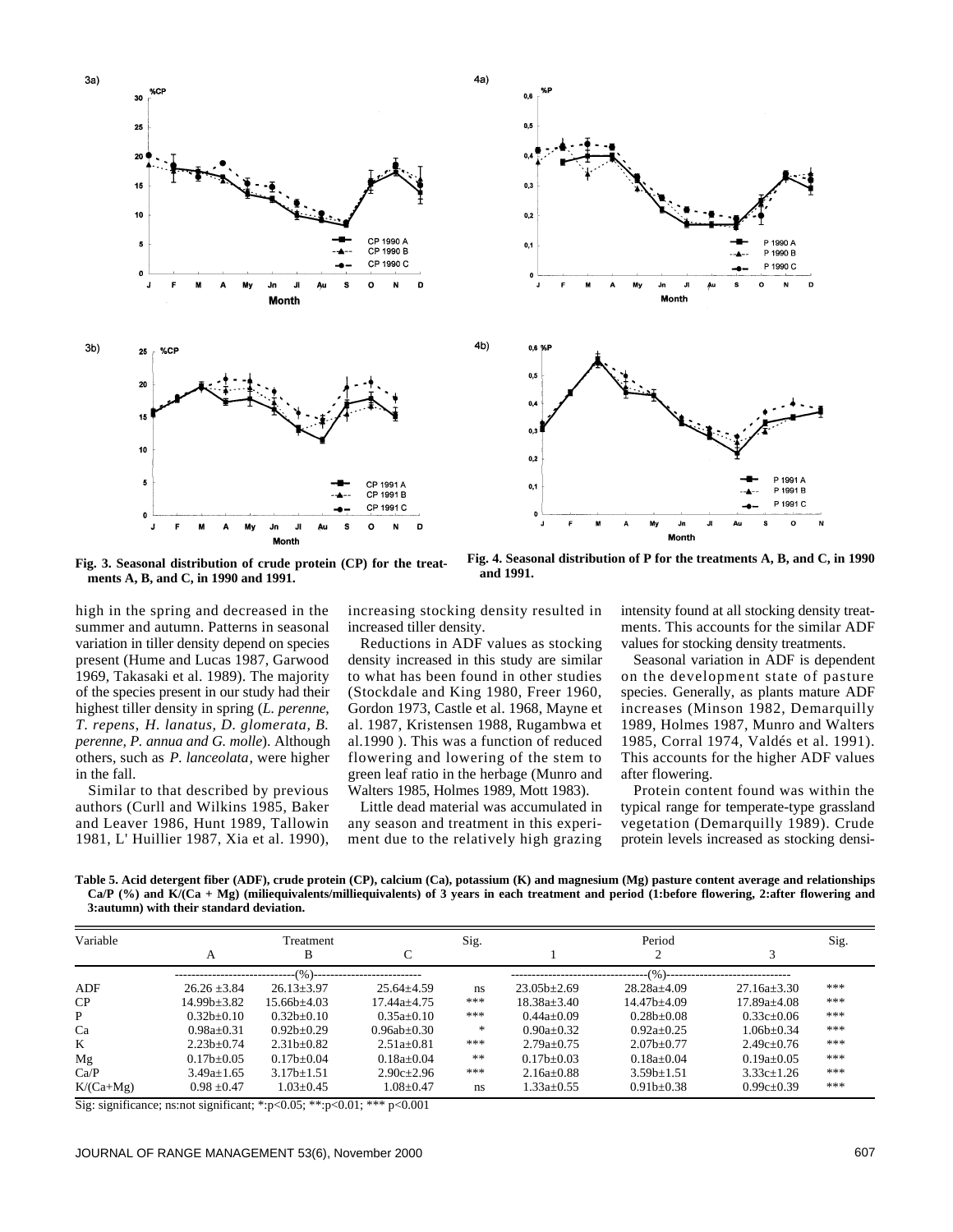

**Fig. 5. Seasonal distribution of K for the treatments A, B, and C, in 1990 and 1991.**

 $7a)$ 

ty increased. Short re-growth intervals and high grazing intensity, that is to say high stocking density, increase the protein content in the pastures, because flowering is reduced. This increases the leaf to stem ratio in herbage (Stockdale and King 1980, Overman and Wilkinson 1990, Castle et al. 1968). Since the protein content of leaves is greater than that in stem (Norton 1982, Demarquilly 1989), average protein content of the forage increases. However, the protein offered to cows did not differ among treatments, because Treatment A had higher amounts of forage on offer than Treatments B or C.

Crude protein levels were highest in spring and lowest in summer because post-flowering plants had less protein content than pre-flowering plants (Munro and Walters 1985, Metson and Saunders 1978b, Roberts 1987, Stehr and Kirchgessner 1976).

Herbage mineral content found was within the typical range for temperate type grassland vegetation (Grace 1983a, 1983b, 1983c, Pickard 1986), and mineral levels of grassland were always above the minimum limits recommended for dairy cows (NRC 1989, ARC 1991). Increasing stock-



**Fig. 6. Seasonal distribution of Mg for the treatments A, B, and C, in 1990 and 1991.**



**Month** 

**Fig. 7. Seasonal distribution of Ca for the treatments A, B, and C, in 1990 and 1991.**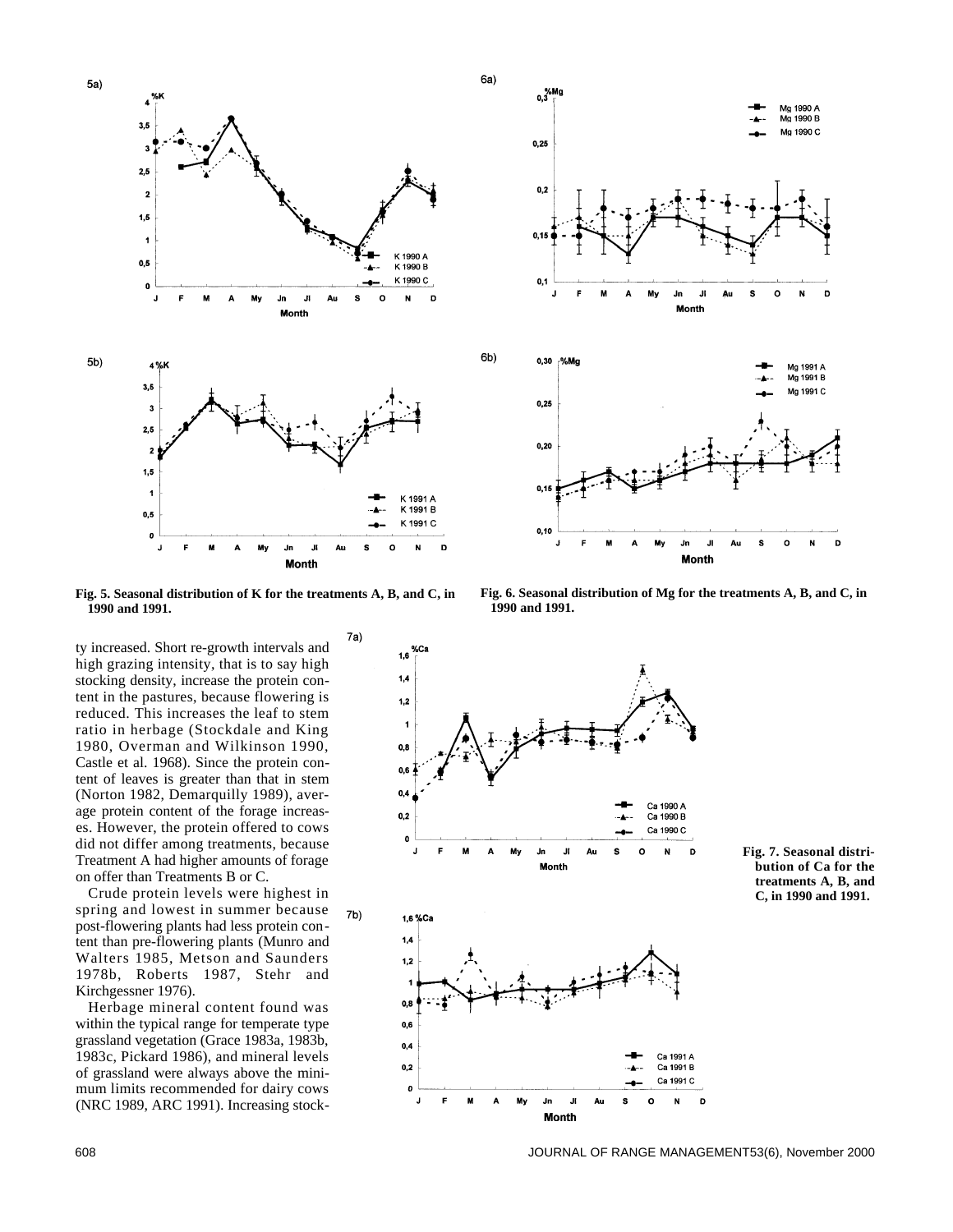

**Fig. 8. Seasonal distribution of Ca/P for the treatments A, B, and Fig. 9. Seasonal distribution of K/(Ca+Mg) for the treatments A, B, C, in 1990 and 1991. Solid line indicates adequate value for animal intake described by Grunes and Allaway (1985).**

**and C, in 1990 and 1991.**

ing density did increase the mineral content of pasture, because as for ADF and CP, development stage and age of pasture species affects mineral content of the herbage. More intensive management as higher stocking rates also introduced more quantity of nitrogen and mineral elements (eg. potassium) in the soil mainly through faeces, which ususally increase soil contamination and recycling of nutrients. In the present experiment, P and K concentration decreased during the spring period as the plants approached flowering, as found by Andrieu et al. (1989), Norton (1982), Stockdale and King (1980) and Roberts (1987). In the summer P and K concentration were lower than in the other periods due to high temperatures and low rainfall which originated no leafy pasture and therefore an old pasture as found (Willman et al. 1994).

Magnesium and Ca varied little during the year as described by Roberts (1987), Metson and Saunders (1978a) and Golob and Cop (1990). Although, Mg and Ca levels were significantly lower in the spring than in the autumn.

Older recommendations indicate that the Ca/P for grazing animals should be around 1.5 and within a range of 1–2 (Grunes and Allaway 1985, Gallego 1986). In the present experiment, the upper limit was exceeded throughout the year but no osteomalacia found (Grunes and Allaway 1985). The latest A.R.C. review ARC (1991) said that concerns with upper limits were incorrect, because ruminants tolerate a great variation of Ca/P ratios.

The  $K/(Ca+Mg)$  ratio is indicative of pasture tetany. If this ratio is higher than 2.2, problems of hypomagnesemia could appear (Kemp and T´Hart 1957, Butler

1963, Metson et al. 1966). In the present experiment, most of the time this relationship was not exceeded except in the spring of 1990, but no case of hypomagnesemia was found. This was probably because the animals were being fed concentrates (2.5  $kg \, \text{cow day}^{-1}$ ) during the spring.

Previous small plot studies carried out in Galicia indicated that the  $K/(Ca+Mg)$  ratio was always below 1.5 (Garcia et al. 1986) and that hypomagnesemia should not be a problem. Later surveys of dairy pastures showed that this recommended value could be exceeded during the spring, but that the feeding of concentrates rich in magnesium would be sufficient to correct the imbalance in the animals diet.

In our experiment (with medium level of soil fertility), stocking density had an important effect on tiller density but did not affect the botanical composition of the